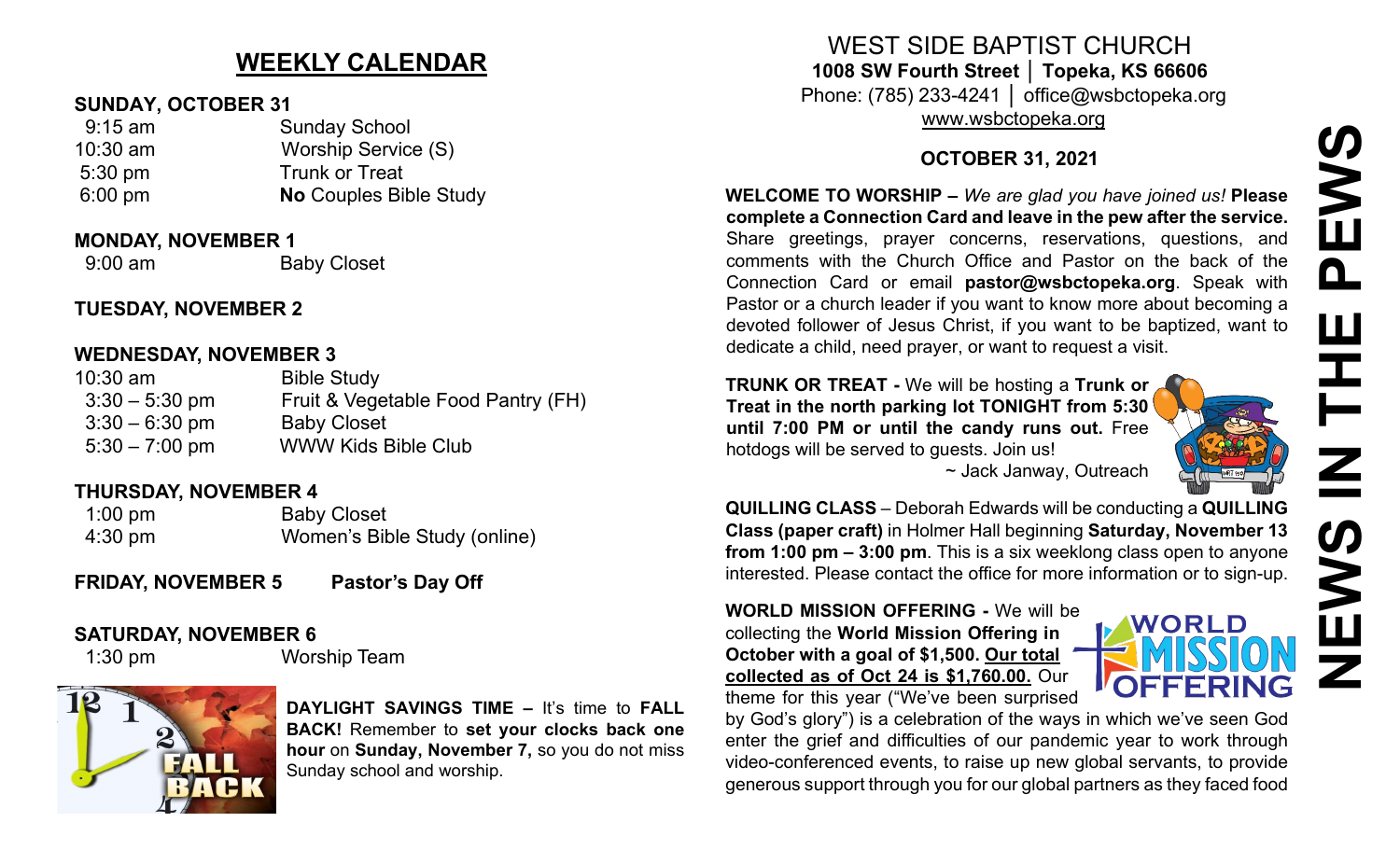scarcity and critical needs during the pandemic. In dark, lonely, and difficult times, God has surprised us with hope and provision.

**BIBLE STUDIES & SMALL GROUPS - Do you want to learn** more about:

- The great Story of the Bible?
- God's love in Jesus Christ?
- The early Church and the life of the Apostles?
- Prayer and the Spirit Life?
- Connecting to other students of Jesus like you?

Scan the QR code or visit<https://wsbctopeka.org/connect/bible-studies/> to join a Bible study at West Side Baptist Church. Classes are taught by gifted leaders and teachers for adults, beginners, and women.

**BABY CLOSET CARE PACKAGES -** The volunteers in the Baby Closet are busy putting out the winter clothing for the children and packing away summer clothes. It is time to prepare for the **personal care Christmas bag** given out to Baby Closet families in December. We are asking for donations from our church to help fill these bags. These bags are filled with personal care items such as **shampoo, toothbrushes and toothpaste, lotion, body wash, razors, Band-Aids, and miscellaneous items.** There will be a Christmas box in the sanctuary during November for donations. Thanks to all for your support of the Baby Closet.

**FREE MEALS** – Sign Up to eat for Free on Wednesday from 5:30 to 6:00 pm in the Fellowship Hall. Adults and kids welcome! \*All food is free



**GIVE ONLINE** via **SQUARE** at **[https://west](https://west-side-baptist-church.square.site/)-side-baptist[church.square.site](https://west-side-baptist-church.square.site/)** or give through **VENMO**, a phone app. Search for the church **@wsbctopeka** or scan the QR code.

venmo

**KIDS' SUNDAY SCHOOL** – Classes start at 9:15 am. Children learn upstairs with Colleen Smith, Fran Seymour-Hunter, & Pat Carpenter

**WWW KIDS' BIBLE CLUB –** Run to WWW Kids Bible Club on Wednesdays at 5:30 pm for a free supper. Activities include a free supper, creative Bible stories, fun games, easy-to-learn songs, and Bible Buck store. Ends at 7:00 pm. Call for a ride (785) 233-4241. Come have a fun time at WWW Kids Bible Club.

# **WELCOME GUESTS!**

**BELIEVER'S BAPTISM** – Baptism is an important first step of obedience that shows God and others we have personally trusted Jesus for our salvation. It's an outward expression of an inward decision to put our faith in Jesus. When Christians are baptized, they are immersed - submerged under water - to identify with the death and burial of Jesus and raised out of the water to identify with his resurrection. If you are interested in being baptized, please speak to the pastor, a church leader, or come to the front during the last song.

**HOSPITAL & EMERGENCIES –** If you or a loved one is admitted to the hospital for an emergency or for surgery, **the hospital staff and chaplains' office will NOT contact the Church Office or the Pastor**. **You or a family member must call the Church Office at (785) 233-4241 or the Pastor at (785) 224-7234**. Pastor is willing to visit the hospital and pray prior to surgeries.

**THE LORD'S SUPPER –** We celebrates the Lord's Supper (Holy Communion) on the first Sunday of each month and on special occasions. All persons of faith are welcome to partake of the Table of the Lord, regardless of age, race, or church affiliation. We use only non-alcoholic grape juice.

**NURSERY CARE –** We thank God for every parent and child! Free nursery care with trained staff is available downstairs, as well as a child changing station. Follow the signs or ask an Usher to guide you to the Nursery.

**WORSHIP ONLINE –**Services are broadcast LIVE (as internet is available) and RECORDED. WATCH the service online at Facebook LIVE [www.facebook.com/wsbctopeka](http://www.facebook.com/wsbctopeka), the Church's YouTube channel, or order a free copy on DVD by contacting the Church Office.





**SCAN ME**